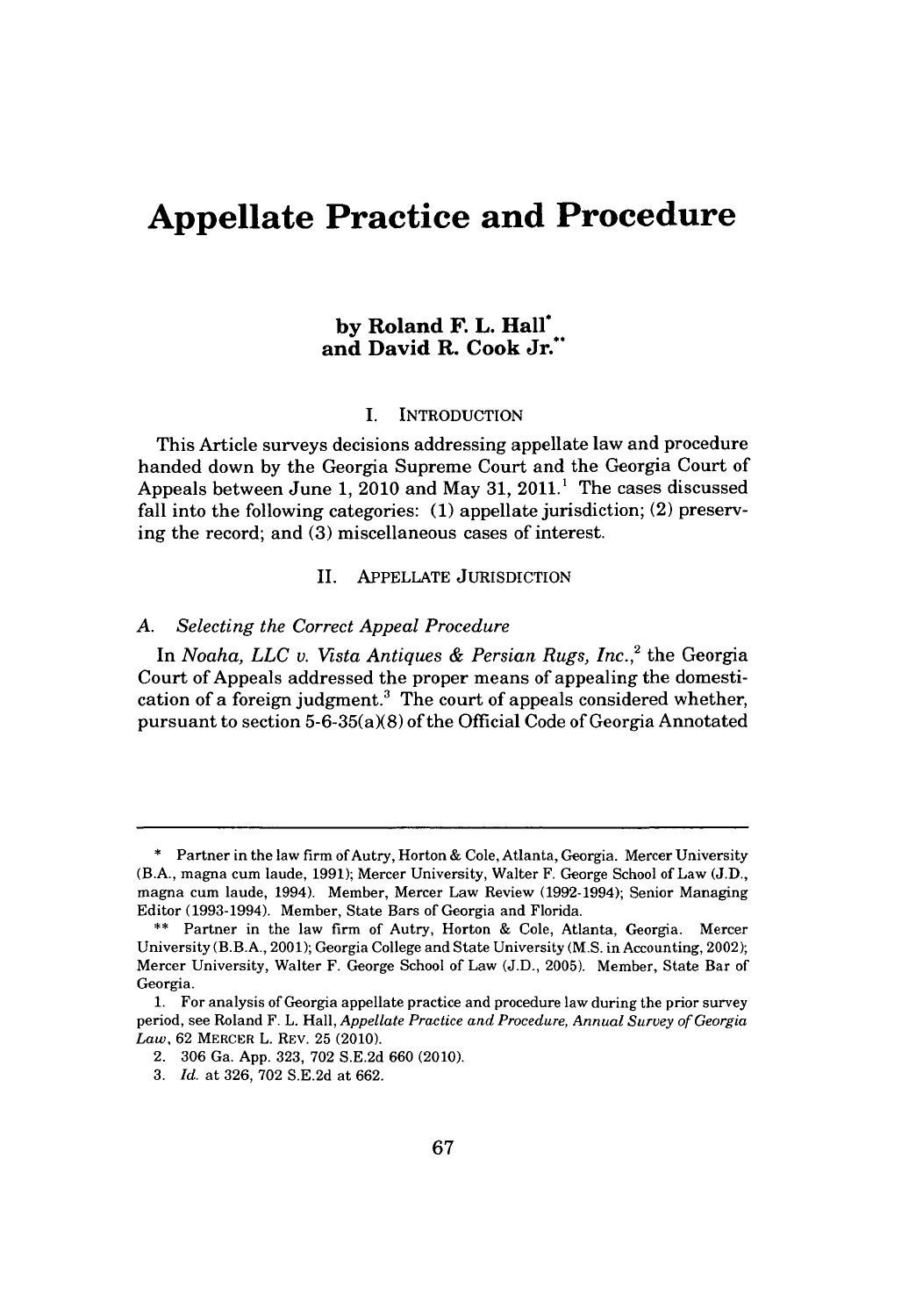**(O.C.G.A.), <sup>4</sup>**an appellant pursuing such an appeal must use the discretionary appeal procedure.<sup>5</sup>

The plaintiff in *Noaha* obtained a judgment against the defendant from the Court of Common Pleas for Richland County, South Carolina, based on the defendant's breach of their settlement agreement.<sup>6</sup> Under the Uniform Enforcement of Foreign Judgments Law,' the plaintiff moved the State Court of DeKalb County to domesticate the South Carolina judgment.<sup>8</sup> The trial court domesticated the judgment, and a writ of fieri facias was issued thereon. In the interim, an appeal from the South Carolina judgment was brought, and the Georgia trial court stayed the execution of the domesticated judgment pending such appeal. When the South Carolina court issued a final revised judgment, the Georgia trial court lifted the stay and amended the prior judgment to conform to the revised South Carolina judgment. From the revised judgment, the defendant filed a direct appeal.<sup>9</sup>

The plaintiff moved for the Georgia Court of Appeals to dismiss the appeal on the basis that a direct appeal was improper.<sup>10</sup> The plaintiff maintained that the proper method to attack a domesticated foreign judgment is **by** a motion to set aside pursuant to **O.C.G.A.** *§* **9-11- 60(d),"** and that the defendant's appeal was, in substance, "an appeal of the denial of a motion to set aside."<sup>12</sup> The plaintiff argued that, under **O.C.G.A. §** 5-6-35(a)(8), the denial of such a motion is appealable only **by** discretionary appeal. The defendant argued that **O.C.G.A.** *§* **5-6-**  $35(a)(8)$  did not apply because the defendant had moved to vacate the domestication order and opposed the lift of stay.<sup>13</sup>

The court of appeals concluded that, although the defendant moved to vacate the domestication order, the true substance of the appeal was an attack on the domesticated judgment.<sup>14</sup> Thus, the court of appeals

**6.** *Id.* at 323-24, **702 S.E.2d** at **661.**

- **9.** *Id.* at 324-25, **702 S.E.2d** at **661-62.**
- **10.** *Id.* at **325, 702 S.E.2d** at **662.**
- **11. O.C.G.A. § 9-11-60(d) (2006).**
- 12. *Noaha,* **306** Ga. **App.** at **325, 702 S.E.2d** at **662.**
- **13.** *Id.* at **325-26, 702 S.E.2d** at **662-63.**

<sup>4.</sup> O.C.G.A. § 5-6-35(a)(8) (1995 & Supp. 2011).

**<sup>5.</sup>** *Noaha,* **306** Ga. **App.** at **325, 702 S.E.2d** at **662.**

*<sup>7.</sup>* **O.C.G.A. §§ 9-12-130** to **-138 (2006).**

**<sup>8.</sup>** *Noaha,* **306** Ga. **App.** at **323, 702 S.E.2d** at **661.**

<sup>14.</sup> *Id.* at **326, 702 S.E.2d** at **663** (quoting Rebich v. Miles, 264 Ga. 467, **468-69,** 448 **S.E.2d 192,** 194 (1994)) ("[TIhe underlying subject matter generally controls over the relief sought in determining the proper procedure to follow to appeal.").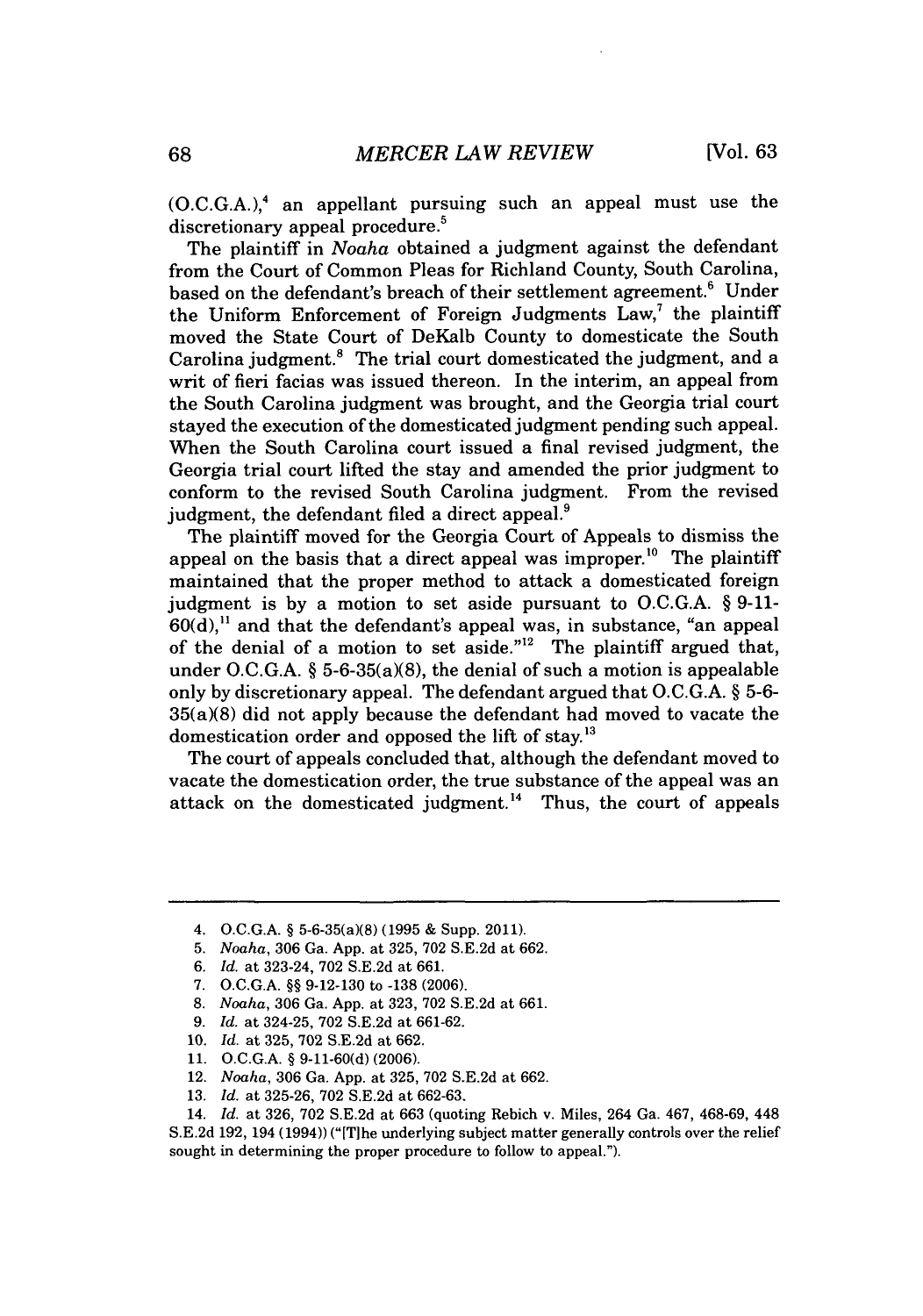dismissed the appeal based on its conclusion that the defendant should have filed for a discretionary appeal rather than filing a direct appeal.<sup>15</sup>

In *Avren v. Garten,16* the Georgia Supreme Court considered the scope of supersedeas arising from a notice of appeal and application for discretionary appeal." In this postdivorce litigation between a former wife and husband, the trial court found the former wife "in contempt of previous court orders," denied her other requests for relief, and "ordered [her] to pay the outstanding balance due the guardian ad litem appointed to represent the parties' minor son."<sup>18</sup> While the trial court considered the former husband's request for attorney fees, the former wife filed a notice of appeal and an application for discretionary review. Five days later, the trial court granted the former husband's request for attorney fees. The trial court then denied the former wife's motion for reconsideration. The supreme court granted her application for discretionary review of such denial.<sup>19</sup>

The supreme court inquired whether the trial court's denial of the former wife's motion to set aside the award of attorney fees was directly appealable or was subject to a discretionary appeal.<sup>20</sup> The court considered two statutory bases: (1) O.C.G.A.  $\S$  5-6-34(a)(11),<sup>21</sup> which authorizes a direct appeal from "[aill judgments or orders in child custody cases including, but not limited to, awarding or refusing to change child custody or holding or declining to hold persons in contempt of such child custody judgment or orders,"22 and (2) **O.C.G.A. § 5-6-** 35(a)(8), which requires an application for discretionary review to appeal the denial of a motion to set aside. $23$ 

Resolving the apparent inconsistency, the supreme court held that the former wife was required to file an application for discretionary review.24 The court relied upon *Rebich v. Miles,25* which held that, where the appeal invokes both O.C.G.A.  $\S$ § 5-6-34(a)<sup>26</sup> and 5-6-35(a).<sup>27</sup>

20. *Id. at* **192, 710 S.E.2d** at **137.**

22. *Id.*

- 24. *Avren,* **289** Ga. at **192, 710 S.E.2d** at **137.**
- **25.** 264 Ga. 467, 468, 448 **S.E.2d 192,** 194 (1994).
- **26. O.C.G.A. §** 5-6-34(a) **(1995 &** Supp. 2011).
- **27. O.C.G.A. §** 5-6-35(a) **(1995 &** Supp. 2011).

**<sup>15.</sup>** *Id.*

**<sup>16. 289</sup>** Ga. **186, 710 S.E.2d 130** (2011).

**<sup>17.</sup>** *Id. at* **189, 710 S.E.2d** at **136.**

**<sup>18.</sup>** *Id. at* **186, 710 S.E.2d** at **133.**

**<sup>19.</sup>** *Id. at* **189, 710 S.E.2d** at **136.**

<sup>21.</sup> **O.C.G.A. §** 5-6-34(a)(11) (Supp. 2011).

**<sup>23.</sup>** *Avren,* **289** Ga. at **192, 710 S.E.2d** at **137;** *see also* **O.C.G.A. §** 5-6-35(a)(8).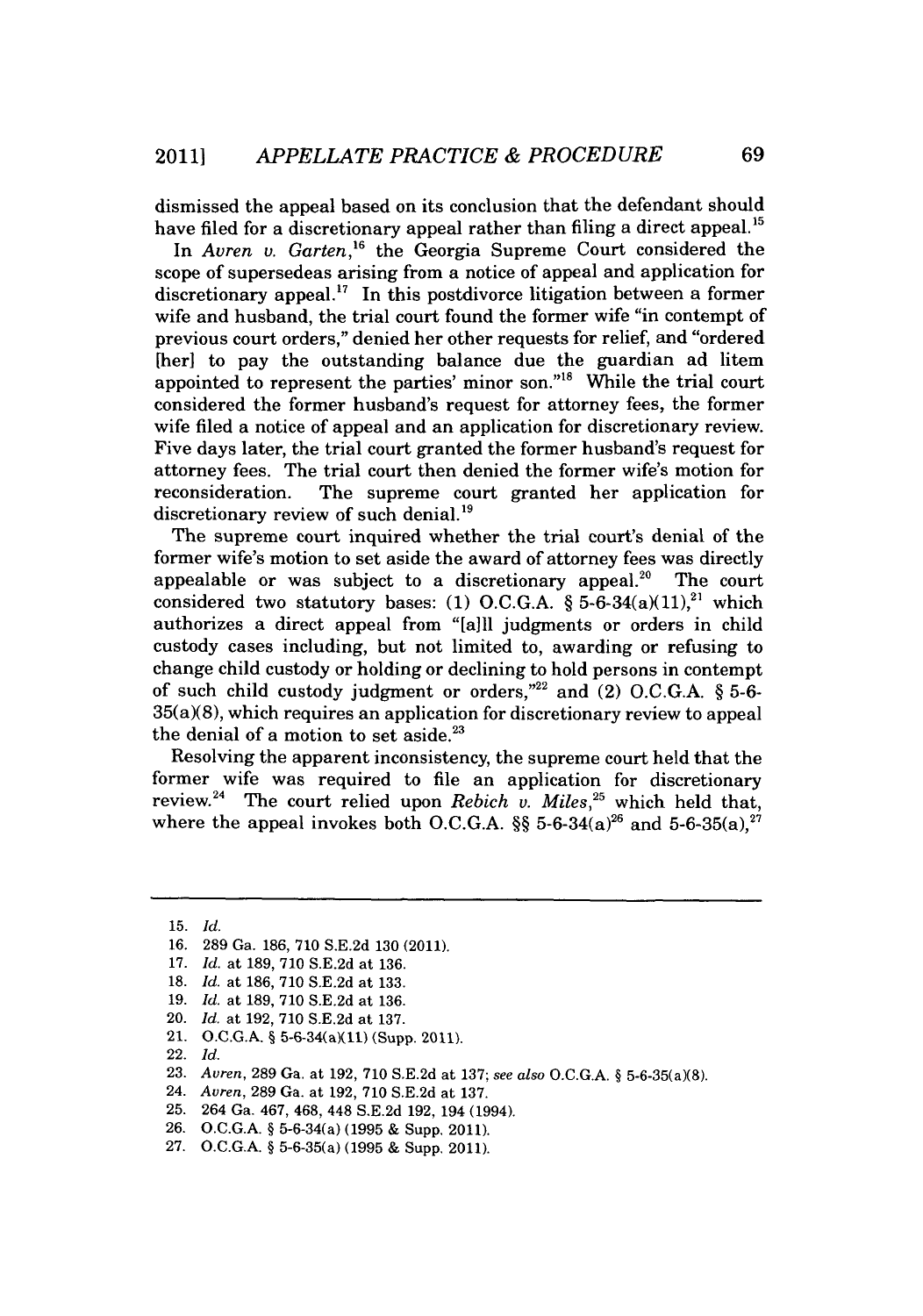an application for appeal is required.<sup>28</sup> Therefore, the inconsistency was resolved in favor of filing an application for appeal.<sup>29</sup>

In *Alston & Bird LLP v. Mellon Ventures II, L.P.*,<sup>30</sup> the court of appeals considered whether an appellant could directly appeal a trial court's review of a special master's findings.<sup>31</sup> In this legal malpractice action arising from a soured investment deal, "[t]he trial court **...** appointed a special master to make reports and recommendations on discovery disputes" and, subsequently, "issues of law and fact."32 The trial court adopted the special master's recommendations, which effectively invalidated many of the law firm's affirmative defenses, and the law firm appealed. In addition, the trial court granted the plaintiffs' motion for partial summary judgment and denied the law firm's motion for partial summary judgment. $33$ 

The court of appeals first considered its jurisdiction over the appeal **by** questioning whether the law firm should have filed an application for discretionary appeal pursuant to **O.C.G.A. §** 5-6-35(a)(1), which applies to appeals from trial court judgments in review of auditors' decisions.<sup>34</sup> Alternatively, **O.C.G.A. § 9-11-56(h)35** authorizes a direct appeal upon the grant of summary judgment.<sup>36</sup>

The court of appeals held that the law firm could bring a direct appeal.<sup>37</sup> It reasoned that O.C.G.A.  $\S$  5-6-35(a)(1), which requires an application for appeal, did not apply because it refers to appeals related to decisions of an auditor. $38$  In this case, however, the trial court adopted the decision of a special master.<sup>39</sup> In other words, because the trial court adopted the decision of a special master, and not an auditor, the court of appeals had jurisdiction without the necessity of an application for discretionary appeal.40

- **30. 307** Ga. **App.** 640, **706 S.E.2d 652** (2010).
- **31.** *Id. at* 642, **706 S.E.2d** at **656.**

- 34. *Alston & Bird LLP,* **307** Ga. **App.** at 642, **706 S.E.2d** at **656; O.C.G.A. §** 5-6-35(a)(1).
- **35. O.C.G.A. § 9-11-56(h) (2006).**
- **36.** Alston *& Bird LLP,* **307** Ga. **App.** at 642, **706 S.E.2d** at **656; O.C.G.A. § 9-11-56(h).**
- **37.** *Alston & Bird LLP,* **307** Ga. **App.** at 642, **706 S.E.2d** at **656.**
- **38.** *Id.; see also* **O.C.G.A. §** 5-6-35(a)(1).

**<sup>28.</sup>** *Avren,* **289** Ga. at **192, 710 S.E.2d** at **137.**

**<sup>29.</sup>** *Id.*

**<sup>32.</sup>** *Id.*

**<sup>33.</sup>** *Id.*

**<sup>39.</sup>** *Alston & Bird LLP,* **307** Ga. **App.** at 642, **706 S.E.2d** at **656.** The trial court appointed a special master under Uniform Superior Court Rule 46, which was adopted on June 4, **2009.** *Id.; see also* **GA. UNIF. SUP. CT.** R. 46.

*<sup>40.</sup> Alston & Bird LLP,* **307** Ga. **App.** at 642, **706 S.E.2d** at **656.**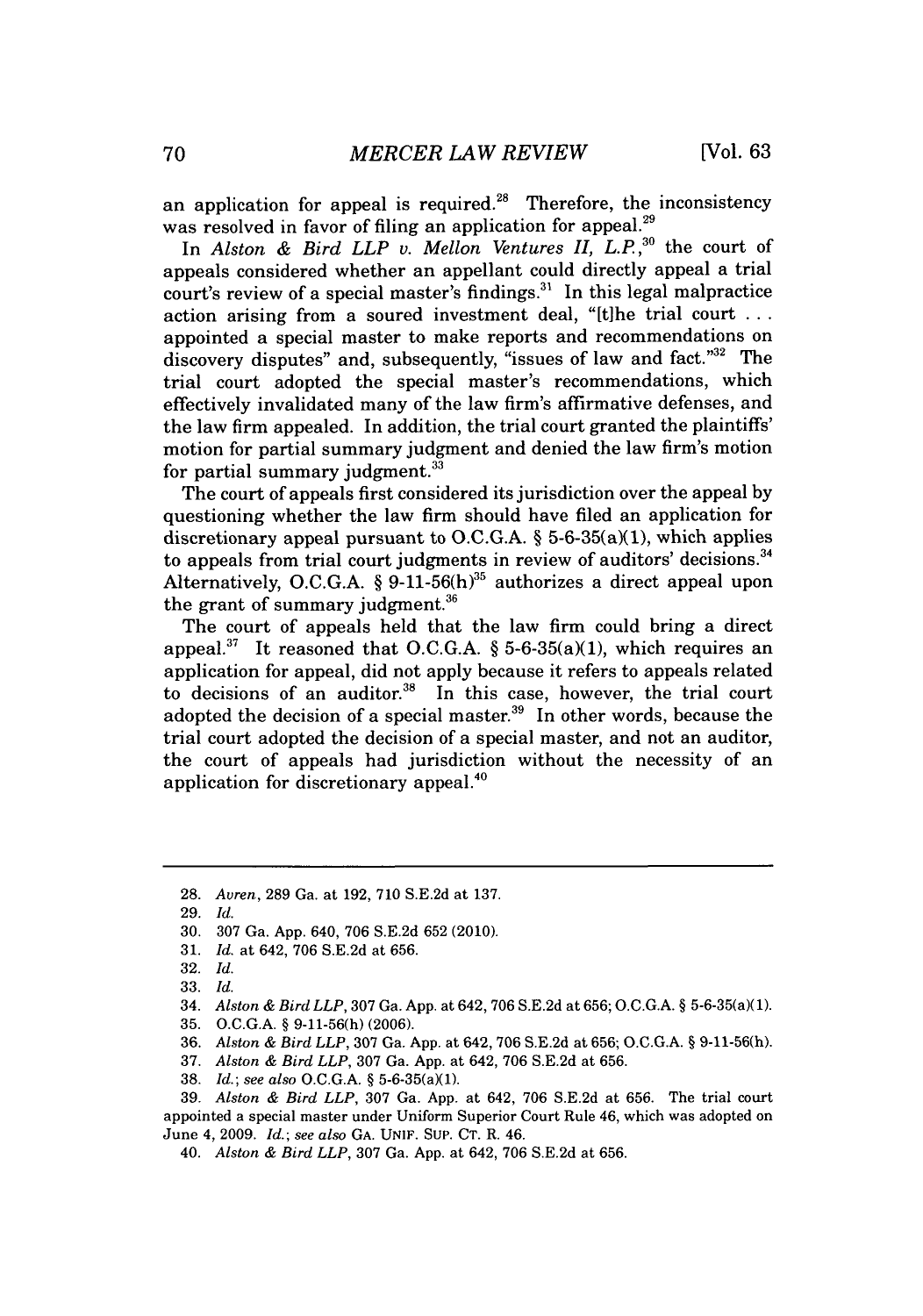## *B. Jurisdiction over Equity Cases*

Over the years, the merger of substantive principles of equity into legal principles has caused much confusion concerning the Georgia Supreme Court's appellate jurisdiction over "[a]ll equity cases."<sup>41</sup> The court must, therefore, continually delineate its scope of jurisdiction over equity cases. For example, in *Reeves v. Newman,42* the supreme court returned a case to the court of appeals because the court of appeals erroneously concluded, on the basis of the relief sought in the complaint, that the case was subject to the supreme court's exclusive appellate jurisdiction over equity cases.<sup>43</sup>

*In Reeves,* the plaintiffs, two sisters, sought to set aside deeds and conveyances **by** their mother allegedly procured **by** two other sisters' fraud, false pretenses, and undue influence. The jury found in favor of the plaintiffs, and the trial court imposed an implied trust over the property for the benefit of all sisters. **All** parties then appealed the rulings to the court of appeals, yet none questioned the propriety of the implied trust.<sup>44</sup>

Because the trial court had imposed the equitable remedy of a constructive trust, the court of appeals concluded that the matter was subject to the supreme court's exclusive appellate jurisdiction over equity cases. As a result, the court of appeals transferred the case to the supreme court.<sup>45</sup>

The supreme court recognized that the first question arising as to the cases transferred to it, as purported equity cases, was whether the case was appropriately before the court.<sup>46</sup> The determination of whether an appeal is an "equity case" is based solely on the "issuels] raised on appeal, not upon the kinds of relief sought in the complaint."<sup>47</sup> In addition, where equitable relief is "merely ancillary to underlying issues of law, or would have been a matter of routine once the underlying issues were resolved," the matter is not an equity case.<sup>48</sup> Finally, an appeal not addressing "the propriety of **. . .** equitable relief granted or

<sup>41.</sup> **GA. CONST.** art. VI, *§ 6,* para. **3,** cl. 2.

<sup>42.</sup> **287** Ga. **317, 695 S.E.2d 626** (2010).

<sup>43.</sup> *Id.* at **318-19, 695 S.E.2d** at **627-28.**

<sup>44.</sup> *Id.* at **317, 695 S.E.2d** at **627.**

<sup>45.</sup> *Id.*

<sup>46.</sup> *Id.* at **318, 675 S.E.2d** at **627.**

<sup>47.</sup> *Id.* (quoting Redfearn v. Huntcliff Homes Ass'n, **271** Ga. 745, **748,** 524 **S.E.2d** 464, **467-68 (1999))** (internal quotation marks omitted).

<sup>48.</sup> *Id.* (quoting Beauchamp v. Knight, **261** Ga. **608, 609,** 409 **S.E.2d 208, 209 (1991))** (internal quotation marks omitted).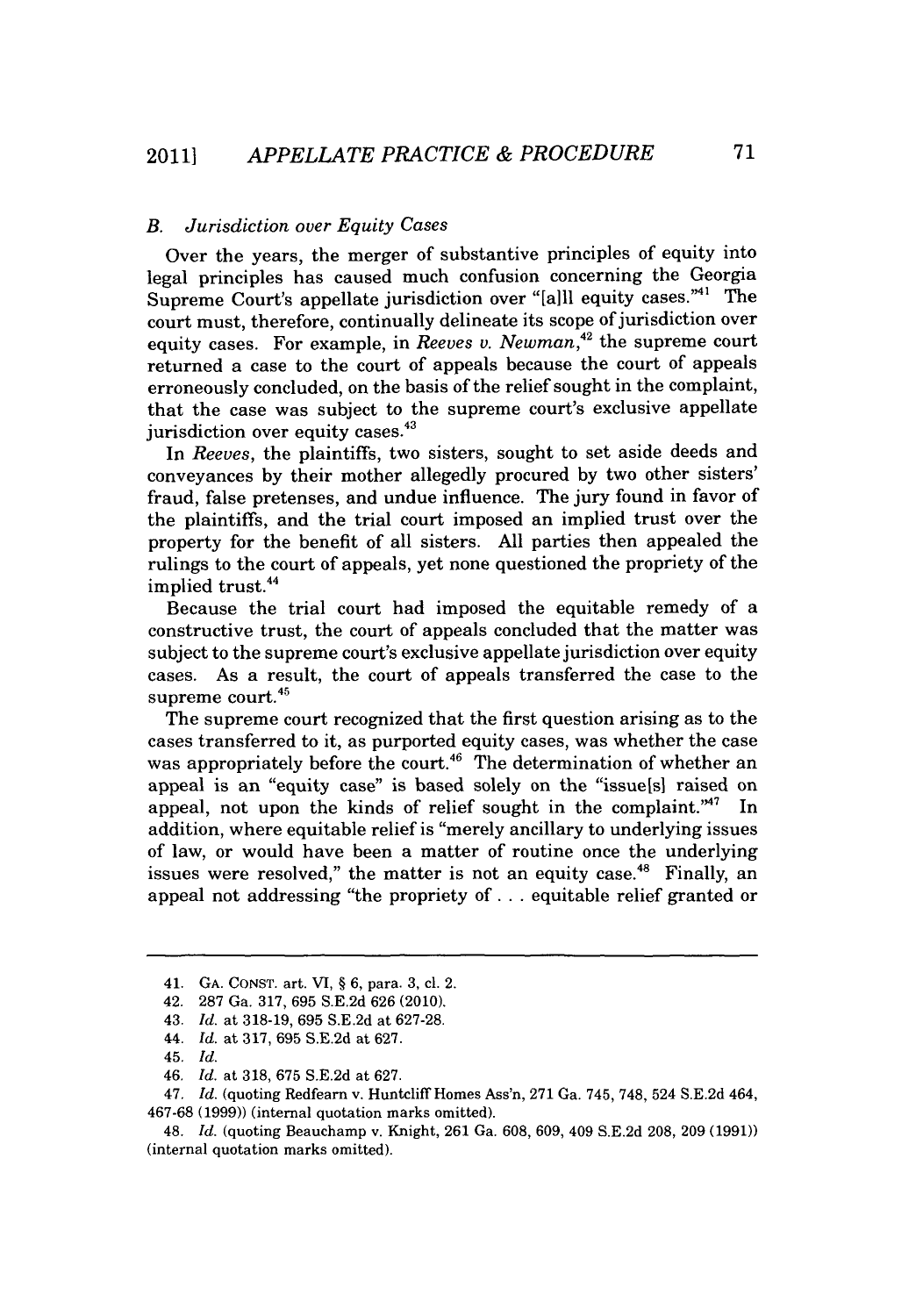rejected" first belongs in front of the court of appeals, not the supreme court.

Applying the foregoing precedent to this matter, the supreme court recognized that neither party had identified any error concerning "the propriety of the implied trust **. . . ."" All** issues raised on appeal were questions of law, not equity.<sup>51</sup> The supreme court made clear that "[c] ontrary to the [c] ourt of [a] ppeals' analysis, the mere imposition of an implied trust as an equitable remedy does not automatically trigger this Court's jurisdiction."<sup>52</sup> Accordingly, the supreme court returned the appeal to the court of appeals for disposition.

In *Kemp v. Neal*,<sup>54</sup> the plaintiffs, the national African Methodist Episcopal Church and its officials, brought an action to quiet title to property on which the defendant local church held services. The plaintiffs brought the action after members of the defendant local church sought to terminate the local church's relationship with the plaintiffs. The trial court held in favor of the plaintiffs and determined that the defendant's possessory interest in the property was held in trust for the benefit of the plaintiff national church. The trial court also ordered that all property of the defendant local church be delivered to the plaintiffs and that the name of the defendant be removed from all accounts. The defendant brought a direct appeal from the trial court's order to the supreme court.<sup>55</sup>

The supreme court inquired into the matter of jurisdiction sua sponte.<sup>56</sup> While the defendant based jurisdiction on the supreme court's "jurisdiction over '[c]ases involving title to land," the supreme court held that the appeal actually came within its jurisdiction over equity cases.<sup>57</sup> The supreme court held that the trial court granted equitable relief when it ordered that the defendant's name be removed from all local church accounts, that such accounts be delivered to the national church, and that the national church "assume all indebtedness on any personal property" of the local church. $58$  The supreme court also held that

<sup>49.</sup> *Id.* (quoting Warren v. Bd. of Regents of the Univ. Sys. of Ga., **272** Ga. 142, 143, 527 **S.E.2d 563, 565** (2000)) (internal quotation marks omitted).

**<sup>50.</sup>** *Id.* at **318-19, 675 S.E.2d** at **627.**

**<sup>51.</sup>** *Id.*

**<sup>52.</sup>** *Id.* at **319, 675 S.E.2d** at **627-28.**

**<sup>53.</sup>** *Id.* at **319, 675 S.E.2d** at **628.**

<sup>54.</sup> **288** Ga. 324, 704 **S.E.2d 175** (2010).

**<sup>55.</sup>** *Id.* at 324-25, 704 **S.E.2d** at **177.**

**<sup>56.</sup>** *Id.* at **325,** 704 **S.E.2d** at **178** (quoting In the Interest of KRS, 284 Ga. **853, 853, 672 S.E.2d 622,** 624 **(2009)).**

**<sup>57.</sup>** *Id.;* **GA. CONST.** art. VI, **§ 6,** para. **3,** cl. **1.**

**<sup>58.</sup>** *Kemp,* **288** Ga. at **325,** 704 **S.E.2d** at **178.**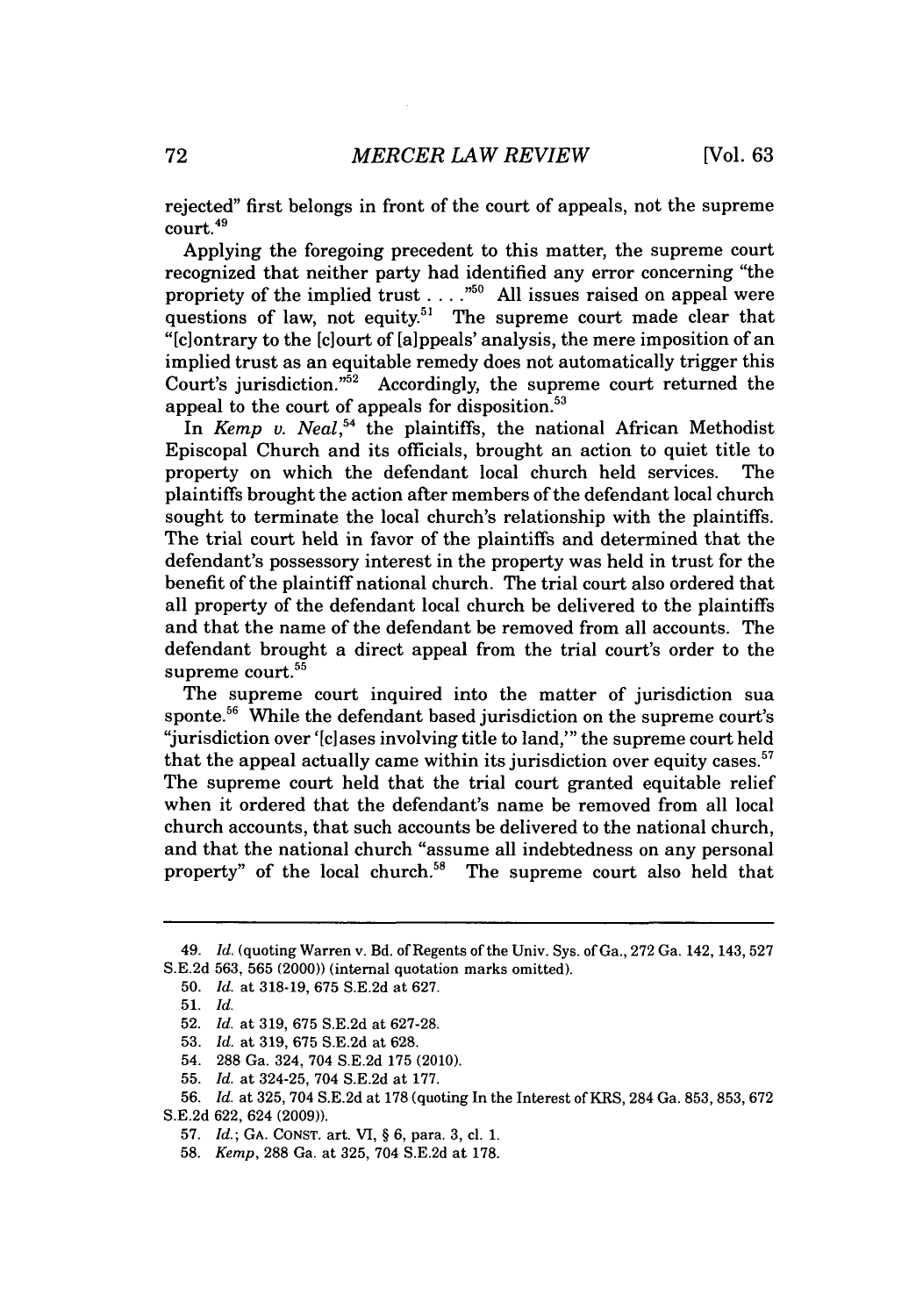determining "how the trial court should have molded the equitable relief to protect" the local church required "examination of the trial court's exercise of discretion and [thus] depend[ed] upon equitable considerations."<sup>59</sup> The court concluded that "[b]ecause resolution of the The court concluded that "[b]ecause resolution of the equitable issue raised here would not be a matter of routine once the underlying legal issues are resolved **...** a substantive issue on appeal involves the legality or propriety of equitable relief," and thus the appeal came within the " $[c]$ ourt's jurisdiction over equity cases."<sup>60</sup>

Justice Benham dissented from the court's holding that the appeal fell within the court's jurisdiction over all equity cases.<sup>61</sup> Justice Benham determined that the equitable relief awarded **by** the trial court "flow[ed] directly from the legal determination that the national church **...** own[ed] the real and personal property" in the possession of the local church." Justice Benham concluded that because the equitable relief awarded routinely followed upon the trial court's legal determination, there was "no question of the legality or propriety of equitable relief and the case [was] not one in equity."<sup>63</sup> He stated in his dissent that the court's approach "up-ends th[e clourt's 20-year effort. **. .** to delineate as clearly as possible the scope of its jurisdiction over 'equity cases.'"64 Justice Benham further stated that **,**

[tihe majority's approach smudges the bright-line rule thle clourt has been buffing to a sheen and enables a litigant to select the appellate forum in which a case with equitable features is to be heard, a practice th[e clourt rejected in *Beauchamp v. Knight ...* and in *Krystal Co. v.* Carter.<sup>65</sup>

Justice Benham concluded that because the equitable relief granted **by** the trial court was "ancillary to the underlying legal issue" of which church had "the right to control the local church property," the supreme court's equity jurisdiction was not involved, and the case should have been transferred to the court of appeals.

**62.** *Id.* at **335,** 704 **S.E.2d** at 184.

**<sup>59.</sup>** *Id.* at **326,** 704 **S.E.2d** at **178.**

**<sup>60.</sup> Id.**

**<sup>61.</sup>** *Id.* at 334, 704 **S.E.2d** at **183** (Benham, **J.,** concurring in part and dissenting in part). Justices Thompson and Hines joined Justice Benham in his dissent to the jurisdictional determination. *Id.* at **336,** 704 **S.E.2d** at **185.**

**<sup>63.</sup>** *Id.* (quoting Lamar Cnty. v. **E.T.** Carlyle Co., **277** Ga. **690, 691,594 S.E.2d 335, 337** (2004)) (internal quotation marks omitted).

<sup>64.</sup> *Id.* (quoting *Redfearn,* **271** Ga. at **747,** 524 **S.E.2d** at 466) (citations and internal quotation marks omitted).

**<sup>65.</sup>** *Id.; see also* Krystal Co. v. Carter, **256** Ga. 43, 43, 343 **S.E.2d** 490, 492 **(1986);** *Beauchamp,* **261** Ga. at **609,** 409 **S.E.2d** at **209-10.**

*<sup>66.</sup> Kemp,* **288** Ga. at **335,** 704 **S.E.2d** at 184.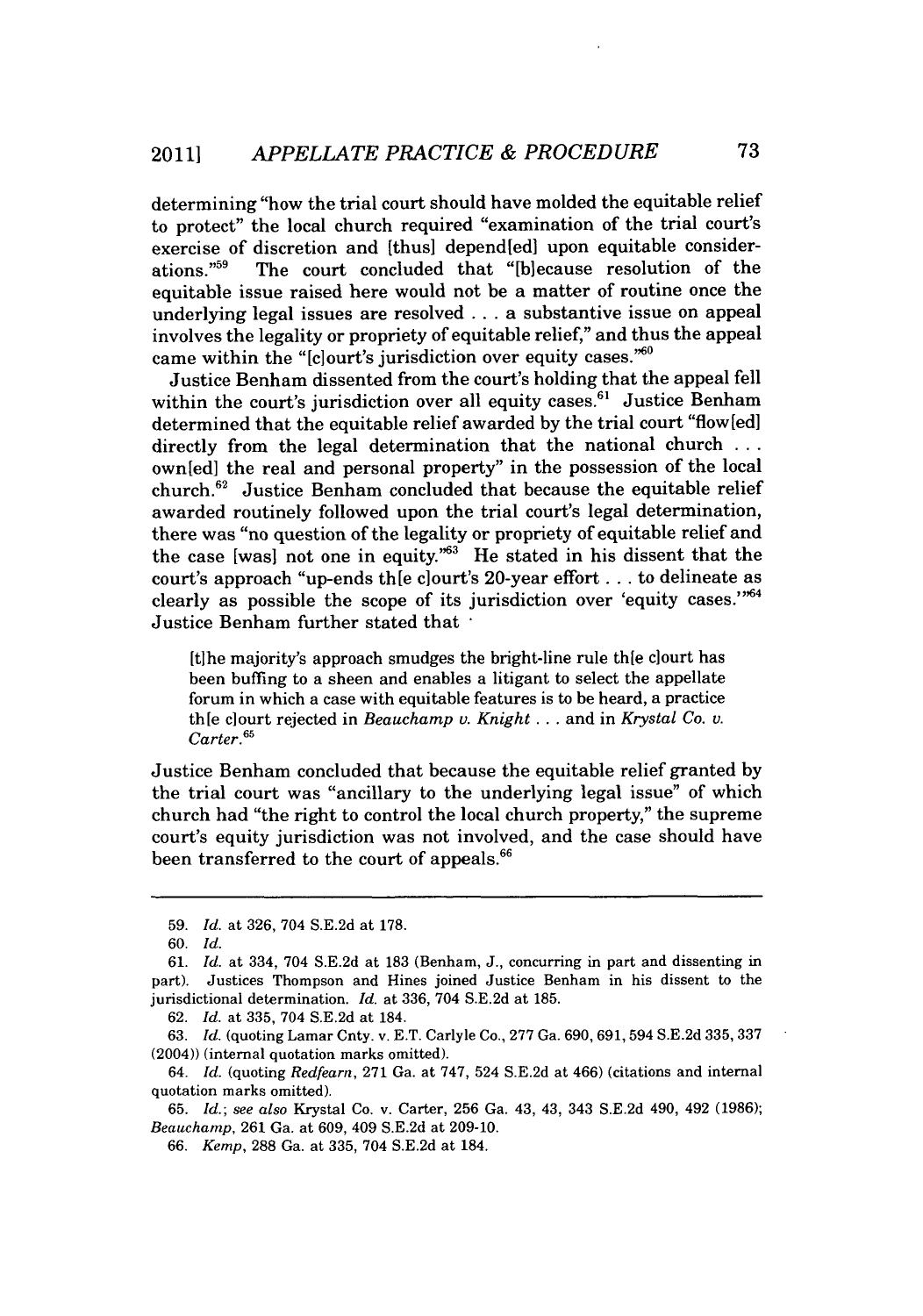## *C. Miscellaneous Jurisdictional Issues*

In *Zinkhan v. Bruce,67 a* paternal uncle was granted testamentary guardianship of his deceased brother's children **by** the probate court after the children's father murdered the mother and killed himself. After the maternal uncle and aunt filed a petition for custody, the superior court awarded joint legal custody to both the maternal uncle and aunt and the paternal uncle. However, the superior court awarded physical custody to the maternal uncle and aunt. The paternal uncle appealed to the court of appeals on the basis that the superior court lacked jurisdiction to consider the maternal uncle's petition in light of the probate court's exclusive jurisdiction to appoint him as testamentary guardian.<sup>68</sup>

The court of appeals held that the probate court had exclusive jurisdiction to issue letters of testamentary guardianship and that no valid basis existed for the superior court to exercise jurisdiction and consider the petition for custody.<sup>69</sup> The court rejected the argument that the superior court had jurisdiction over the case as one in equity.<sup>70</sup> The court held that equitable relief was not available because the maternal uncle and aunt had an available legal remedy in the probate court, in that they could petition for revocation or suspension of the paternal uncle's letters of testamentary guardianship.<sup>71</sup> If such petition had been granted, the maternal uncle and aunt could have then "sought further relief **by** filing a petition for permanent guardianship **....** As such, filing the custody action in superior court was simply an improper and invalid attempt to collaterally attack the probate court's guardianship appointment.<sup>73</sup> The court of appeals reversed the The court of appeals reversed the superior court's custody order.<sup>74</sup>

In *Tavakolian v. Agio Corp.,<sup>5</sup>*the plaintiff property owner brought suit to redeem property sold at a tax sale.<sup>76</sup> The trial court entered default judgment against the tax sale purchaser and summary judgment against a subsequent transferee of the property.<sup>77</sup> Upon the court of

**<sup>67. 305</sup>** Ga. **App. 510, 699 S.E.2d 833** (2010).

**<sup>68.</sup>** *Id.* at **510-11, 699 S.E.2d** at 834.

*<sup>69.</sup> Id.* at **511, 699 S.E.2d** at 834.

**<sup>70.</sup>** *Id.* at 514, **699 S.E.2d** at **837.**

**<sup>71.</sup>** *Id.* at 514, **699 S.E.2d** at **836-37.**

**<sup>72.</sup>** *Id.* at 514, **699 S.E.2d** at **836.**

**<sup>73.</sup>** *Id.* at 514, **699 S.E.2d** at **837.**

*<sup>74.</sup> Id.*

**<sup>75. 309</sup>** Ga. **App. 652, 711 S.E.2d 33** (2011).

**<sup>76.</sup>** *See* Tavakolian v. Agio Corp., 304 Ga. **App. 660, 660, 697 S.E.2d 233, 235** (2010).

*<sup>77.</sup> Tavakolian,* **309** Ga. **App.** at **652, 711 S.E.2d** at 34.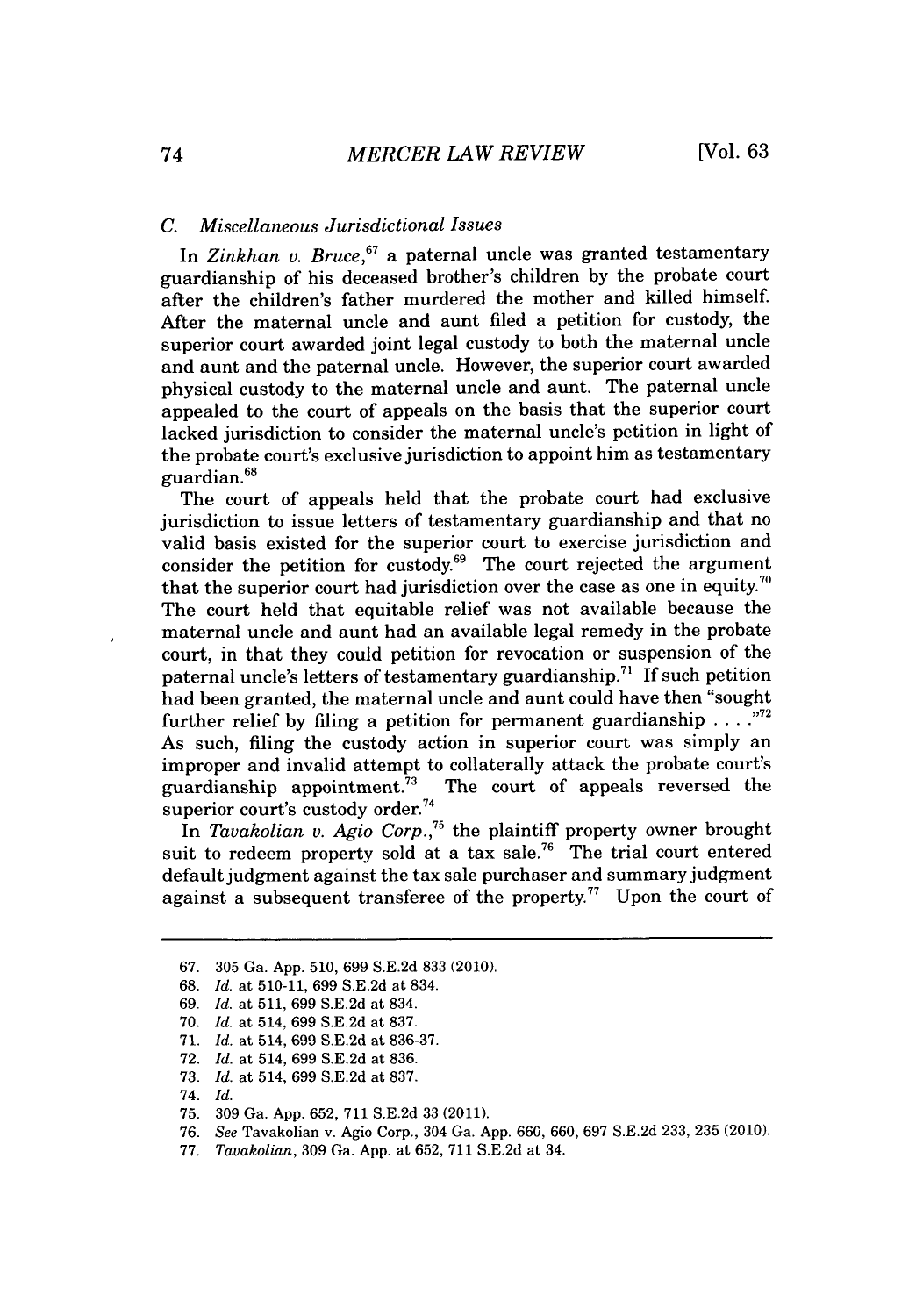appeals reversal of the summary judgment order as to the transferee, the trial court conducted a hearing and entered judgment in favor of the owner and against the transferee.<sup>78</sup> The transferee appealed from the judgment and "argue[d] that the trial court lacked jurisdiction to enter final judgment **.** . **.** because the remittitur had not [yet] been issued."" The court of appeals agreed.<sup>80</sup>

The court of appeals determined that, after it denied the tax sale purchaser's motion for reconsideration in the first appeal, the trial court held the hearing and subsequently issued final judgment.<sup>81</sup> However, during this time, the tax sale purchaser filed a notice of intention to apply to the supreme court for writ of certiorari; thus, the court of appeals did not issue the remittitur to the trial court until after the petition for certiorari was denied, **by** which time the judgment had already been entered by the trial court.<sup>82</sup> The property owner argued that the fact the remittitur had not been issued did not affect jurisdiction because the remittitur was connected with the tax sale purchaser's appeal, while the final judgment was connected to the transferee.<sup>83</sup> The court of appeals rejected this novel argument, holding that the judgment was a final order that affected both the tax sale purchaser and the transferee and that the trial court had no power to enter judgment in the absence of a remittitur.<sup>84</sup>

Generally, an appellant must file an application for discretionary appeal within thirty days upon the entry of the order, decision, or judgment to be reviewed.<sup>85</sup> When a motion for new trial is filed, however, O.C.G.A.  $\S 5$ -6-35(d)<sup>86</sup> extends the deadline until thirty days after the trial court rules on the motion for new trial.<sup>87</sup> In *Cooper v. Spotts,88* the court of appeals previously dismissed the appellant's application for discretionary appeal because her motion for new trial was pending before the trial court. In an attempt to secure jurisdiction before the court of appeals, the appellant withdrew her motion for new trial." The appellant relied on *Department of Human Resources v.*

**<sup>78.</sup>** *Id. at* **652-53, 711 S.E.2d** *at* 34.

**<sup>79.</sup>** *Id. at* **653, 711 S.E.2d** *at* 34.

**<sup>80.</sup>** *Id.*

**<sup>81.</sup>** *Id. at* **653, 711 S.E.2d** *at* 34-35.

**<sup>82.</sup>** *Id.*

**<sup>83.</sup>** *Id. at* **653, 711 S.E.2d** *at* **35.**

<sup>84.</sup> *Id.*

**<sup>85.</sup>** *See* **O.C.G.A. § 5-6-35(d) (1995 &** Supp. 2011).

**<sup>86.</sup> O.C.G.A. § 5-6-35(d) (1995 &** Supp. 2011).

**<sup>87.</sup>** *Id.*

**<sup>88. 309</sup>** Ga. **App. 361, 710 S.E.2d 159** (2011).

**<sup>89.</sup>** *Id. at* **362, 710 S.E.2d** at **160.**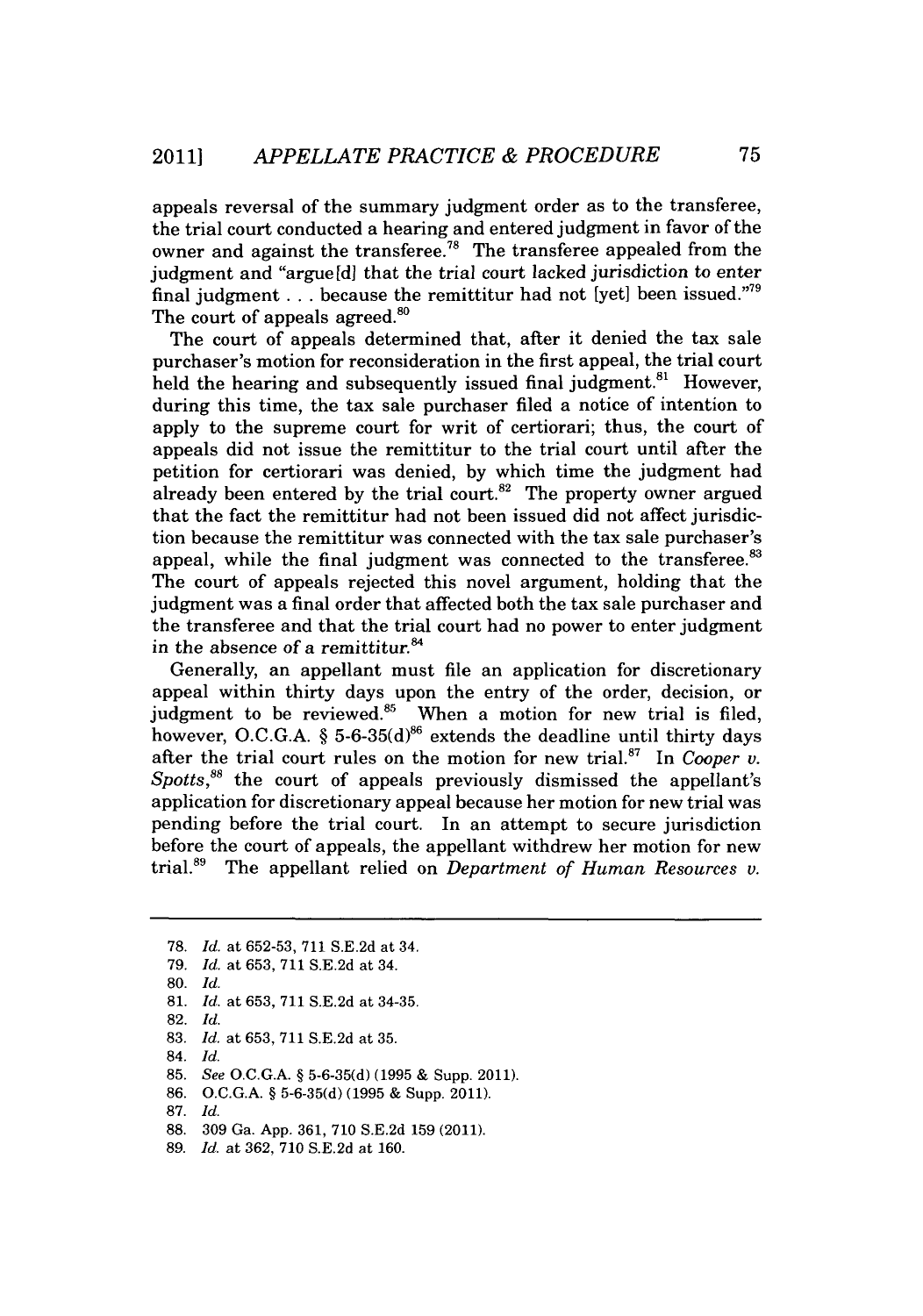*Holland"o* to argue that the trial court was without authority to rule on the motion for new trial and that the court of appeals had jurisdiction to review the application on the merits.<sup>91</sup>

Overruling *Holland,* the court of appeals held that the filing of the motion for new trial did not divest the trial court of its authority to rule on the motion for new trial.<sup>92</sup> While, generally, the filing of an application for discretionary appeal acts as a supersedeas," **O.C.G.A.** *§* **5-6-35(d)** effectively delays the divesture of jurisdiction from the trial court until it rules on a pending motion for new trial. $94$  Thus, the court of appeals ruled that it should have dismissed the appellant's initial application for discretionary appeal.<sup>95</sup>

The appellant's second application for discretionary appeal was filed beyond the thirty-day period after the trial court's order but within thirty days of her withdrawal of the motion for new trial. $96$  The court of appeals held that the appellant's withdrawal of her motion for new trial did not satisfy **O.C.G.A.** *§* **5-6-38,9'** which requires that the trial court rule on the motion for new trial.<sup>98</sup> Accordingly, the appellant was not entitled to the extension of time to file her application for discretionary appeal, and the application was dismissed.<sup>99</sup>

In *Davis v. Davis*,<sup>100</sup> a former wife brought an action against her former husband, seeking to impose a constructive trust on her community property interest in his military retirement benefits. The former wife also sought to domesticate the previously entered Louisiana divorce decree. After the trial court dismissed the former wife's action, she filed a notice of appeal to the court of appeals.<sup>101</sup> The court of appeals transferred the case to the supreme court on the basis of the supreme court's "jurisdiction over all divorce and alimony cases and all equity cases."<sup>102</sup>

- **91.** *Cooper,* **309** Ga. **App.** at **362, 710 S.E.2d** at **160.**
- **92.** *Id.* at 364, **511 S.E.2d** at **161.**
- **93. O.C.G.A** *§* **5-6-35(h) (1995 &** Supp. 2011).

- **95.** *Cooper,* **309** Ga. **App.** at 364, **710 S.E.2d** at **161.**
- **96.** *Id.*
- **97. O.C.G.A.** *§* **5-6-38 (1995).**

**98.** *Cooper,* **309** Ga. **App.** at 364, **710 S.E.2d** at **161** (quoting Heard v. State, 274 Ga. **196, 197, 552 S.E.2d 818, 821** (2001)); *see also* **O.C.G.A.** *§* **5-6-38.**

- *99. Cooper,* **309** Ga. **App.** at 364, **710 S.E.2d** at **161.**
- **100. 287** Ga. **897, 700 S.E.2d** 404 (2010).
- **101.** *Id.* at **897, 700 S.E.2d** at 405.
- 102. *Id.* at **897-98, 700 S.E.2d** at 405.

**<sup>90. 236</sup>** Ga. **App. 273, 511 S.E.2d 628 (1999).**

<sup>94.</sup> *Cooper,* **309** Ga. **App.** at **362, 710 S.E.2d** at **159-60** (citing Housing Auth. of Atlanta v. Geter, **252** Ga. **196, 197, 312 S.E.2d 309, 311** (1984)); *see also* **O.C.G.A.** *§* **5-6-35(d).**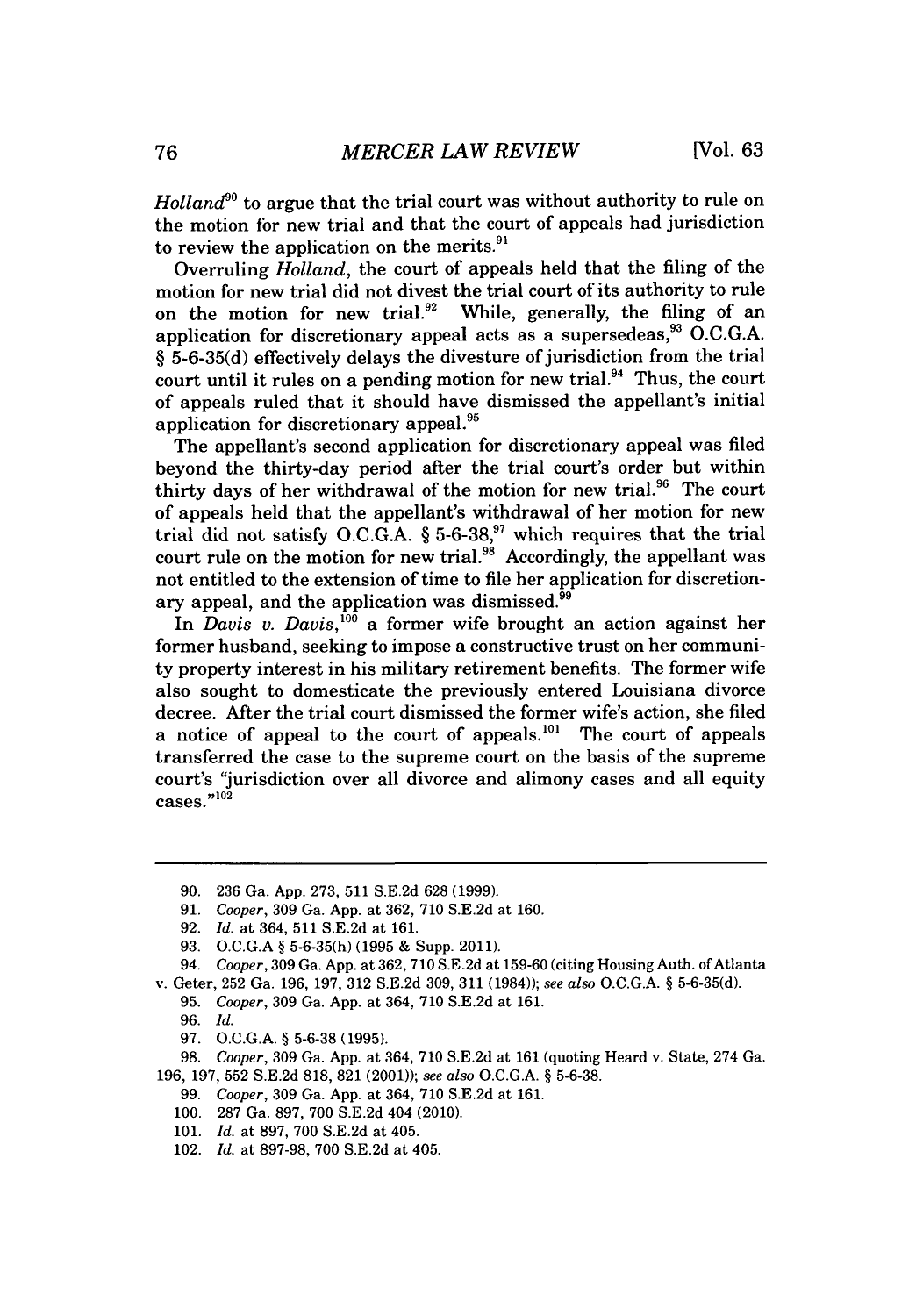The supreme court held that because the former wife's property rights depended on property law, rather than upon the divorce decree, the case was not a divorce and alimony case.<sup>103</sup> The former wife's action did not seek to have the trial court clarify the divorce decree but, rather, sought resolution of issues not resolved **by** the Louisiana court that granted the divorce.<sup>104</sup> Based on the underlying cause of action, "to partition personal property in the form of retirement benefits," the dispute was in fact a property dispute.<sup>105</sup> The supreme court further held that the mere fact that the complaint sought to domesticate the divorce decree did not make the case a divorce or alimony case.<sup>106</sup>

The supreme court also held that the case did not fall within its equity jurisdiction.<sup>107</sup> While the court of appeals stated in its transfer order that the supreme court had described a constructive trust as "a remedial device created **by** a court of equity to prevent unjust enrichment," the supreme court held that where "the issues raised on appeal are legal in nature and do not relate to the propriety of the constructive trust itself, appellate jurisdiction lies in the  $[c]$ ourt of  $[a]$ ppeals."<sup>108</sup> The supreme court further held that "an action to partition personal property is generally not an equity case."109 Concluding that the action was not a divorce and alimony case, nor an equity case, and that no other basis supported its jurisdiction, the supreme court returned the appeal to the court of appeals.'

## III. PRESERVING THE RECORD

In *Anthony v. Gator Cochran Construction, Inc.,"* the supreme court cleared up confusion created **by** two court of appeals cases regarding the preservation of error from inconsistent verdict forms.<sup>112</sup> The supreme court held that an appellant's failure to object to an allegedly inconsistent special verdict form did not waive such error on appeal.<sup>113</sup> In so ruling, the prior holdings of the court of appeals in *Brannan Auto Parts*

**<sup>103.</sup>** *Id. at* **898, 700 S.E.2d** at 405-06.

<sup>104.</sup> *Id. at* **898, 700 S.E.2d** at 406 (quoting Barolia v. Pirani, **260** Ga. **App. 513,** 514,580 **S.E.2d 297, 299 (2003)).**

**<sup>105.</sup>** *Id.*

**<sup>106.</sup>** *Id.* (quoting Lewis v. Robinson, 254 Ga. **378, 378, 329 S.E.2d** 498, 499 **(1985)).**

**<sup>107.</sup>** *Id.*

**<sup>108.</sup>** *Id.* at **898-99, 700 S.E.2d** at 406 (citation and internal quotation marks omitted).

**<sup>109.</sup>** *Id.* at **899, 700 S.E.2d** at 406.

**<sup>110.</sup>** *Id.*

**<sup>111. 288</sup>** Ga. **79, 702 S.E.2d 139** (2010).

<sup>112.</sup> *Id.* at **79, 702 S.E.2d** at 140.

**<sup>113.</sup>** *See id.* at **80, 702 S.E.2d** at 140-41.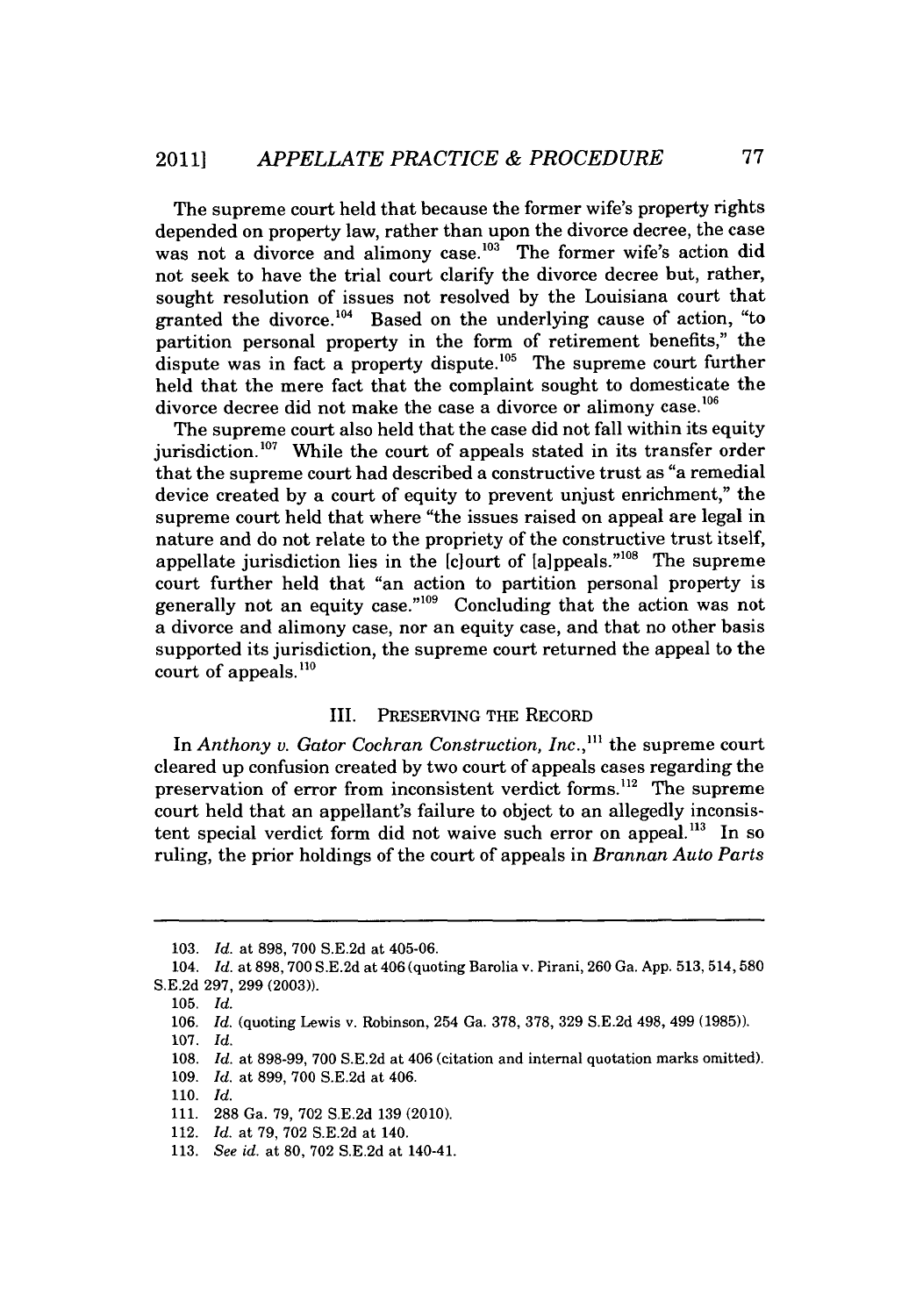*v. Raymark Industry"' and Ford Motor Co. v. Tippins"* were expressly overruled **by** the supreme court. **<sup>116</sup>**

In *Anthony,* when the jury returned a verdict in favor of the plaintiff, the defendants appealed, arguing that the special verdict form was inconsistent. While the court of appeals recognized that judgments based on inconsistent verdicts are void, it nevertheless affirmed the trial court because the defendants failed to object to the special verdict form. The court of appeals relied on an exception it previously set forth in *Brannan Auto Parts,* which provides that the failure to object to a special verdict form will result in waiver of the error on appeal if the inconsistency is evident from the face of the form.<sup>117</sup>

The supreme court concluded that this exception resulted from the court of appeals misreading the supreme court's holding in *Frostgate Warehouses, Inc. v. Cole*,<sup>118</sup> in which the supreme court did not address inconsistent or void verdicts.<sup>119</sup> Accordingly, the supreme court inconsistent or void verdicts.<sup>119</sup> expressly overruled the court of appeals holding in *Brannan Auto Parts.'20*

Similarly, the court of appeals relied on *Ford Motor Co.* for the rule that the failure to object to an inconsistent verdict upon its return will result in waiver of such error on appeal.12' Expressly overruling *Ford Motor Co.,* the supreme court held that if the verdict form is inconsistent, the resulting judgment must be set aside, notwithstanding a party's failure to object.<sup>122</sup> Further, a party's failure to object does not result in waiver of the erroneous verdict form on appeal.<sup>123</sup>

In *Heard v. City of Villa Rica*,<sup>124</sup> a negligence action was brought on behalf of a minor against a city and a volunteer coach for the city's recreation department. The minor sought damages for injuries he sustained in a training session held by the volunteer coach.<sup>125</sup> The defendants argued that the claims against the coach were barred **by**

- **117.** *Id.* at **79-80, 702 S.E.2d** at 140-41.
- **118.** 244 Ga. **782, 262 S.E.2d 98 (1979).**
- **119.** *Anthony,* **288** Ga. at **79-80, 702 S.E.2d** at 140.
- 120. *Id.* at **80, 702 S.E.2d** at 141.
- 121. *Id.*
- 122. *Id.*
- **123.** *Id.*
- 124. **306** Ga. **App. 291, 701 S.E.2d 915** (2010).
- **125.** *Id.* at **291, 701 S.E.2d** at **916.**

<sup>114.</sup> **183** Ga. **App. 82, 357 S.E.2d 807 (1987),** *overruled by Anthony,* **288** Ga. at **80, 702 S.E.2d** at 141.

**<sup>115. 225</sup>** Ga. **App. 128,** 483 **S.E.2d** 121 **(1997),** *overruled by Anthony,* **288** Ga. at **80, 702 S.E.2d** at 141..

**<sup>116.</sup>** *Anthony,* **288** Ga. at **80, 702 S.E.2d** at 141.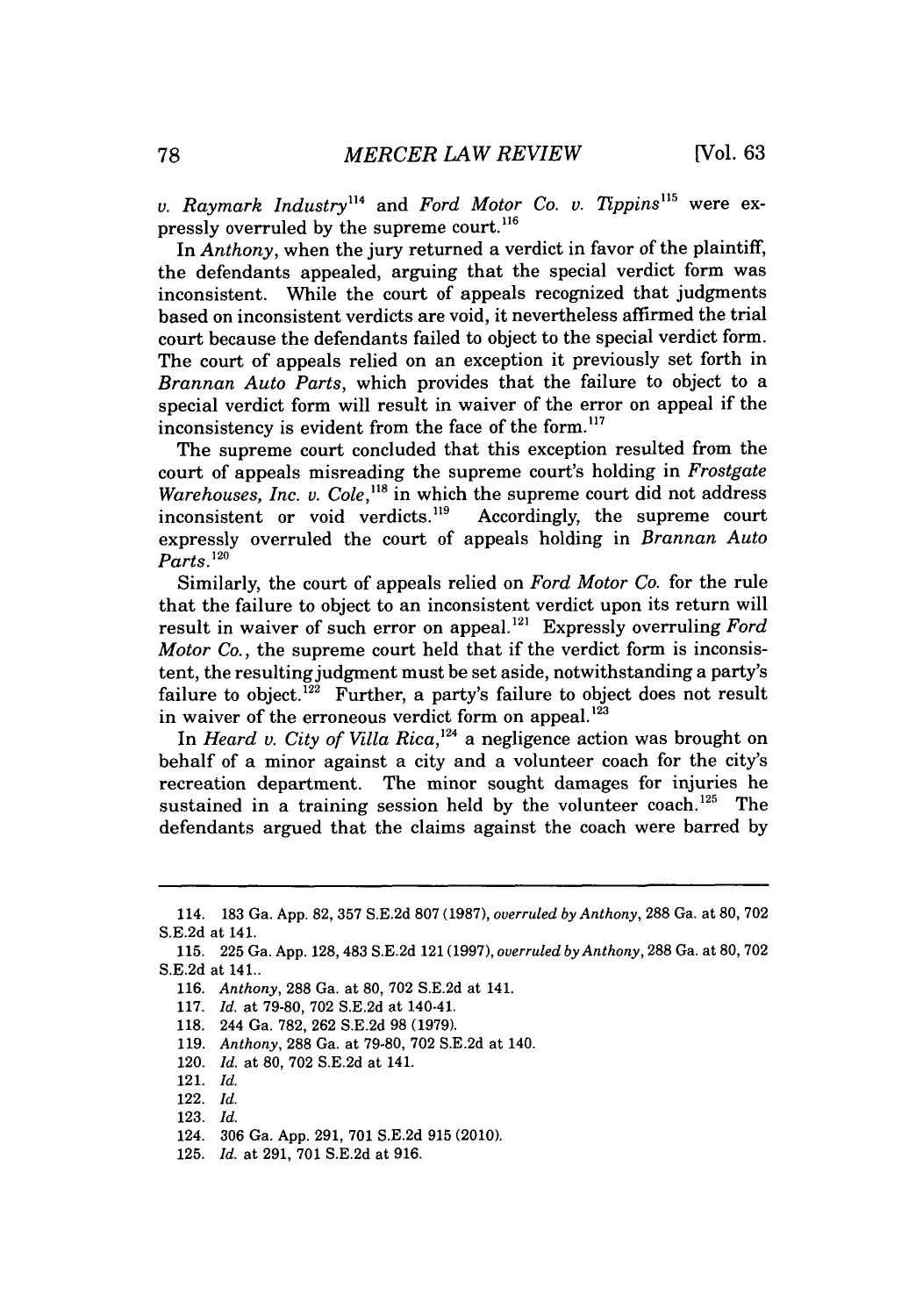O.C.G.A. § 51-1-41,<sup>126</sup> which provides limited immunity from suit for volunteer coaches.  $127$  The plaintiff argued that the exception to immunity in **O.C.G.A. §** 51-1-41 applied because the injury was caused **by** grossly negligent conduct on the part of the coach. The trial court found that the gross negligence exception did not apply, that the coach was immune from suit, and therefore granted summary judgment to the defendants.<sup>128</sup>

On appeal, the plaintiff raised, for the first time, the argument that **O.C.G.A. §** 51-1-41 did not apply because the coach "was not 'officiating' an 'athletic contest'" as provided in the statute.<sup>129</sup> The plaintiff relied on prior cases in which the court of appeals allowed arguments to be raised for the first time on appeal.<sup>130</sup> The cases relied upon by the plaintiff included *McCombs v. Synthes*<sup>131</sup> in which the supreme court held that a finding on the newly raised "issue was implicit in the trial court's order."'32 However, the court of appeals distinguished *Mc-Combs* on the basis that, in the instant case, the plaintiff and the trial court both assumed that **O.C.G.A.** *§* 51-1-41 applied to the defendant coach.<sup>133</sup> The court of appeals also relied on the fact that the plaintiff had affirmatively acknowledged that **O.C.G.A. §** 51-1-41 applied and then argued that the case fell within the gross negligence exception.<sup>134</sup> The court of appeals also found that "it would be unfair to force [the defendants] to respond to [the] belated argument and address this issue for the first time 'within the narrow time frame of appellate practice rules.'" **<sup>35</sup>**

## IV. **MISCELLANEOUS CASES** OF INTEREST

In Propst v. Morgan,<sup>136</sup> the Georgia Supreme Court granted certiorari to determine whether the court of appeals committed error in considering the merits of the defendant's "motion to recuse the trial judge before considering whether the trial judge properly dismissed [the defendant's] appeal of the final judgment" due to unreasonable delay in

**131. 277** Ga. **252, 587 S.E.2d** 594 **(2003).**

**133.** *Id.*

**<sup>126.</sup> O.C.G.A. §** 51-1-41 (2000).

**<sup>127.</sup>** *Heard,* **306** Ga. **App.** at **291, 701 S.E.2d** at **916-17;** *see also* **O.C.G.A. §** 51-1-41.

**<sup>128.</sup>** *Heard,* **306** Ga. **App.** at **291, 701 S.E.2d** at **916-17.**

**<sup>129.</sup>** *Id. at* **293, 701 S.E.2d** at **918;** *see also* **O.C.G.A. §** 51-1-41.

**<sup>130.</sup>** *Heard,* **306** Ga. **App.** at **293, 701 S.E.2d** at **918.**

**<sup>132.</sup>** *Heard,* **306** Ga. **App.** at **293** n.5, **701 S.E.2d** at **918** n.5.

<sup>134.</sup> *Id. at* **293, 701 S.E.2d** at **918.**

**<sup>135.</sup>** *Id. at* 294, **701 S.E.2d** at **918** (quoting Pfeiffer v. Ga. Dep't of Transp., **275** Ga. **827, 829, 573 S.E.2d 389, 391** (2002)).

**<sup>136. 288</sup>** Ga. **862, 708 S.E.2d 291** (2011).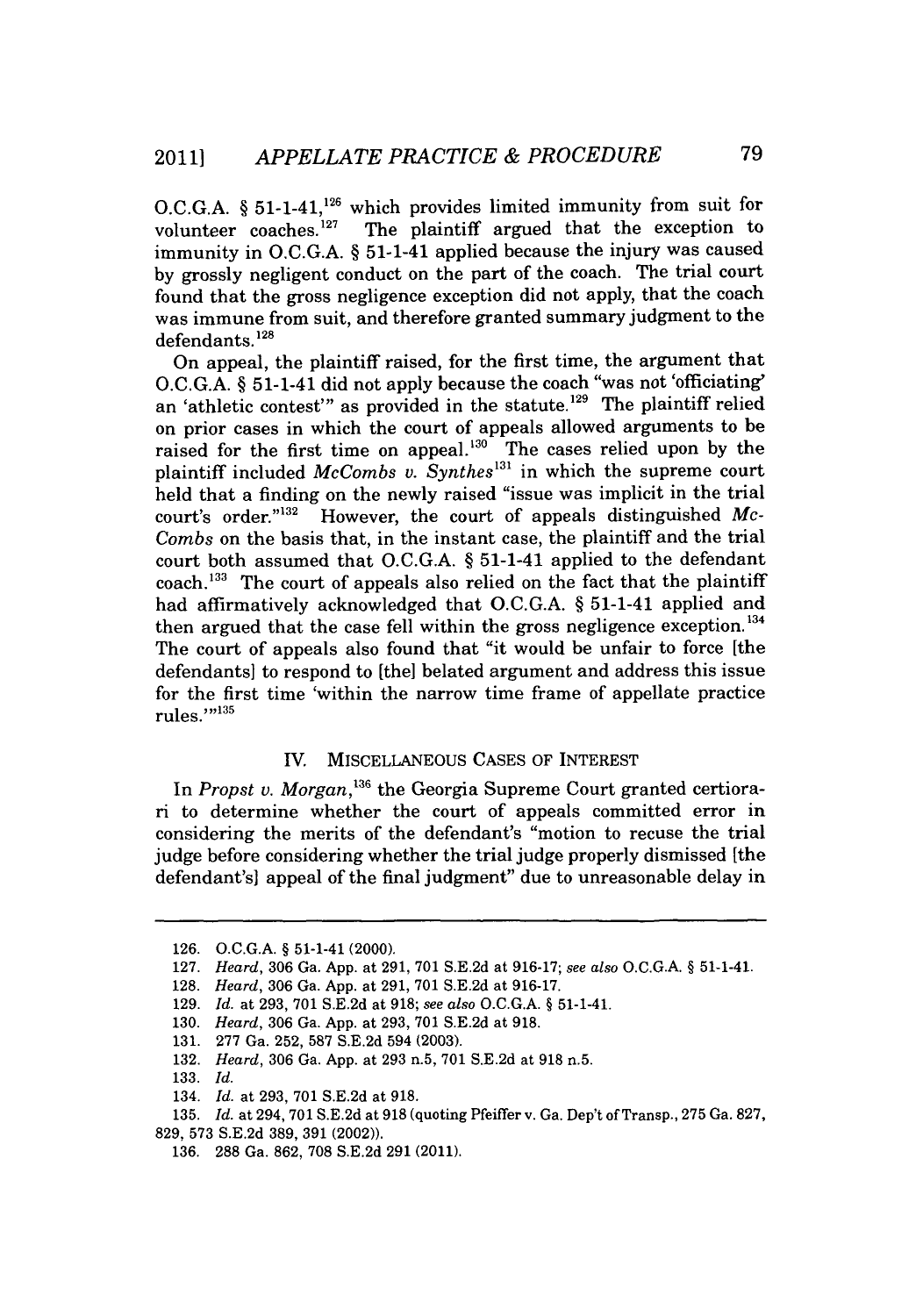transmitting the record to the court of appeals. $137$  The trial court denied the defendant's motion to recuse the trial judge, and the defendant declined to pursue an interlocutory appeal. The jury subsequently returned a verdict in favor of the plaintiff. After the defendant filed a notice of appeal, the trial court dismissed the appeal on the basis of O.C.G.A.  $\S 5$ -6-48(c),<sup>138</sup> which allows a trial court to dismiss an appeal due to unreasonable delay in transmission of the record to the appellate court.<sup>139</sup>

On appeal, the plaintiff argued 'that the court of appeals could only reach the merits of the recusal motion if it concluded "that the trial court erred in dismissing the appeal." $140$  Rejecting this argument, the court of appeals held that the trial court should have assigned the motion for recusal to another judge for decision.<sup>141</sup>

The supreme court noted that under established case law, "an appellate court typically will not address the merits of the case before deciding whether the trial court properly dismissed the appeal," pursuant to O.C.G.A.  $\S$  5-6-48(c).<sup>142</sup> The supreme court also noted that another line of decisions held that if, after a motion for recusal, "it is later determined that the judge should have been disqualified, then  $| \dots |$ all proceedings after the filing of the motion to recuse are 'invalid **.** . **,1143** The supreme court stated that "[h]aving considered these two lines of cases, we conclude the merits of a party's recusal motion against the trial judge must be an exception to the general rule" that the merits of an appeal should not be addressed before deciding whether the appeal was properly dismissed under O.C.G.A. § 5-6-48(c).<sup>144</sup> The supreme court concluded that "[ilt would undermine the integrity of the judicial process to insulate the recusal issue from review and to treat as legitimate the dismissal of an appeal **by** a judge who should be disqualified based on a proper consideration of a recusal motion."<sup>145</sup> Thus, the supreme court affirmed the judgment.<sup>146</sup>

**<sup>137.</sup>** *Id. at* **862-63, 708 S.E.2d** *at* **292-93.**

**<sup>138.</sup> O.C.G.A. §** 5-6-48(c) **(1995 &** Supp. 2011).

**<sup>139.</sup>** *Propst,* **288** Ga. at **862-63, 708 S.E.2d** at **292-93;** *see also* **O.C.G.A. §** 5-6-48(c).

<sup>140.</sup> *Propst,* **288** Ga. at **863, 708 S.E.2d** at **293.**

<sup>141.</sup> *Id.*

<sup>142.</sup> *Id.*

<sup>143.</sup> *Id. at* 864, **708 S.E.2d** at **293** (quoting Gillis v. City of Waycross, 247 Ga. **App. 119,** 122, 543 **S.E.2d** 423, 426 (2000)).

<sup>144.</sup> *Id. at* 864, **708 S.E.2d** at 294.

<sup>145.</sup> *Id.*

<sup>146.</sup> *Id. at* **865, 708 S.E.2d** at 294.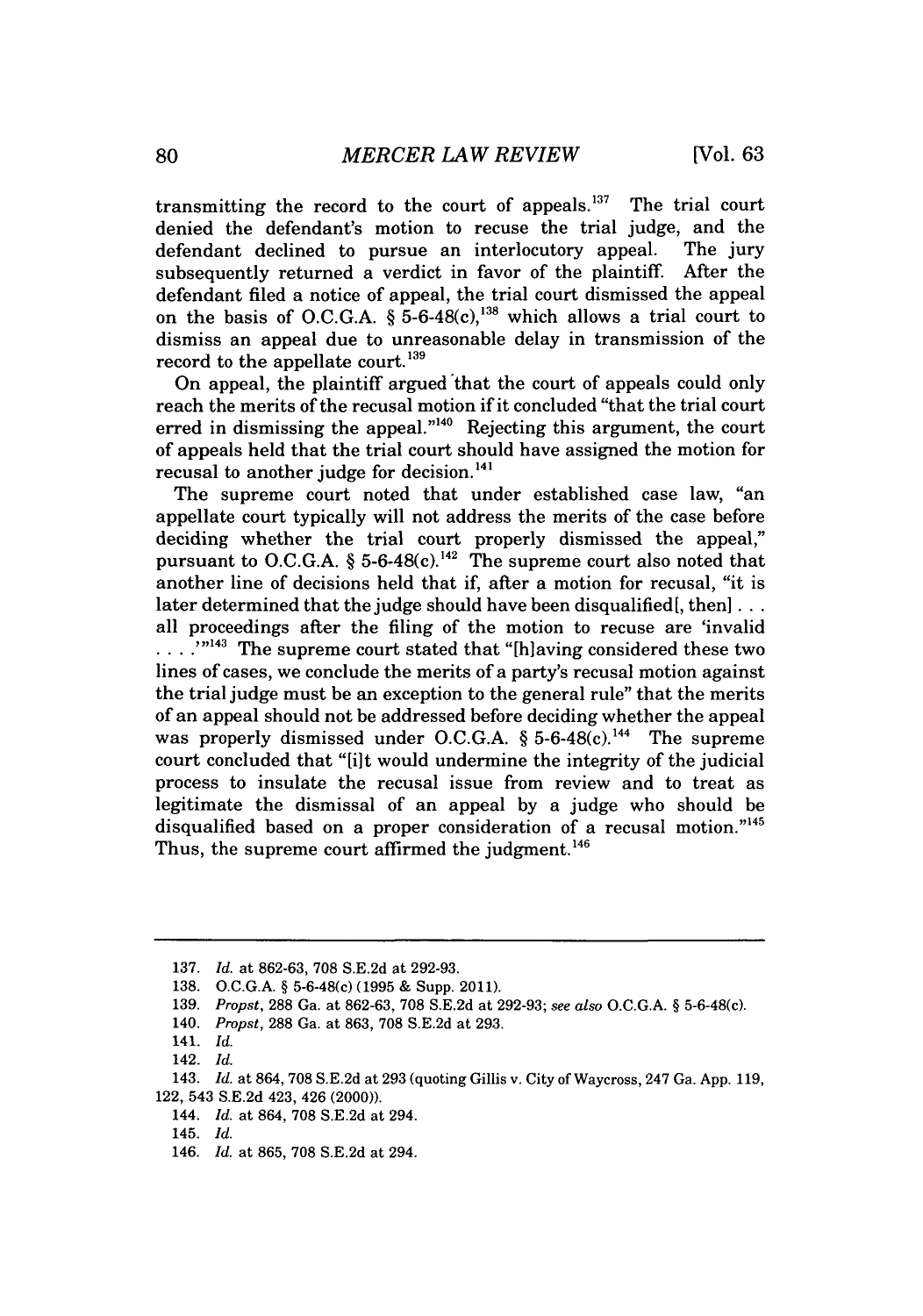In *In re N.A.U.E.*,<sup>147</sup> a father whose parental rights were terminated filed an application for discretionary appeal in the court of appeals, challenging the termination order.<sup>148</sup> The father contended that O.C.G.A.  $\tilde{\S}$  5-6-35(a)(12),<sup>149</sup> which requires a parent to file a discretionary application to appeal an order terminating parental rights, violated due process.<sup>150</sup> The court of appeals transferred the father's application on the basis of the constitutional question, and the supreme court granted the application to decide whether **O.C.G.A.** *§* 5-6-35(a)(12), which took effect in 2008, did in fact violate due process.<sup>151</sup> The supreme court made short work of the constitutional argument. The court relied on well-established case law that if a "trial on the merits is provided," a state is not required to provide appellate review<sup>152</sup> and noted that discretionary appeals may be provided even in criminal cases.1<sup>53</sup>

To seek an interlocutory appeal, an appellant must obtain a certificate of immediate review from the trial court judge who issued the order to be reviewed on appeal.<sup>154</sup> In *Mauer v. Parker Fibernet, LLC*,<sup>155</sup> the court of appeals dismissed an appeal because the appellant failed to satisfy this requirement.<sup>156</sup> When the original trial court transferred the case to another court with proper venue, the appellant requested a certificate from the transferee court instead of the transferor court that had issued the removal order.<sup>157</sup> The court of appeals held that "[blecause the certificate was not signed **by** the trial judge who issued the removal order," the certificate was invalid under **O.C.G.A. § 5-6-34(b)** and did not provide a basis for the court of appeals to exercise jurisdiction over the appeal.<sup>158</sup> The court of appeals noted that, although **O.C.G.A. § 9-10-53159** provides that upon transfer, all further proceedings are to "be conducted as if the case had been originally commenced in the [transferee] court,"<sup>160</sup> O.C.G.A. § 5-6-34(b) contains a more

- **155. 306** Ga. **App. 160, 701 S.E.2d 599** (2010).
- **156.** *Id. at* **160-61, 701 S.E.2d** at **600.**
- **157.** *Id.* at **161, 701 S.E.2d** at **601.**
- **158.** *Id.* at **162, 701 S.E.2d** at **602.**
- **159. O.C.G.A. § 9-10-53 (2007).**
- **160.** *Id.*

<sup>147.</sup> **287** Ga. **797, 700 S.E.2d 393** (2010).

<sup>148.</sup> *Id.* at **797, 700 S.E.2d** at **393.**

<sup>149.</sup> **O.C.G.A.** *§* 5-6-35(a)(12) (Supp. 2011).

**<sup>150.</sup>** *In re N.A.U.E., 287* Ga. at **797,700 S.E.2d** at **393;** *see also* **O.C.G.A.** *§* 5-6-35(a)(12).

**<sup>151.</sup>** *In re N.A. U.E.,* **287** Ga. at **797, 700 S.E.2d** at 393-94.

**<sup>152.</sup>** *Id. at 797,* **700 S.E.2d** at 394 (quoting Lindsey v. Normet, 405 U.S. **56, 77 (1972))** (internal quotation marks omitted).

**<sup>153.</sup>** *Id.*

<sup>154.</sup> *See* **O.C.G.A.** *§* **5-6-34(b) (1995 &** Supp. 2011).